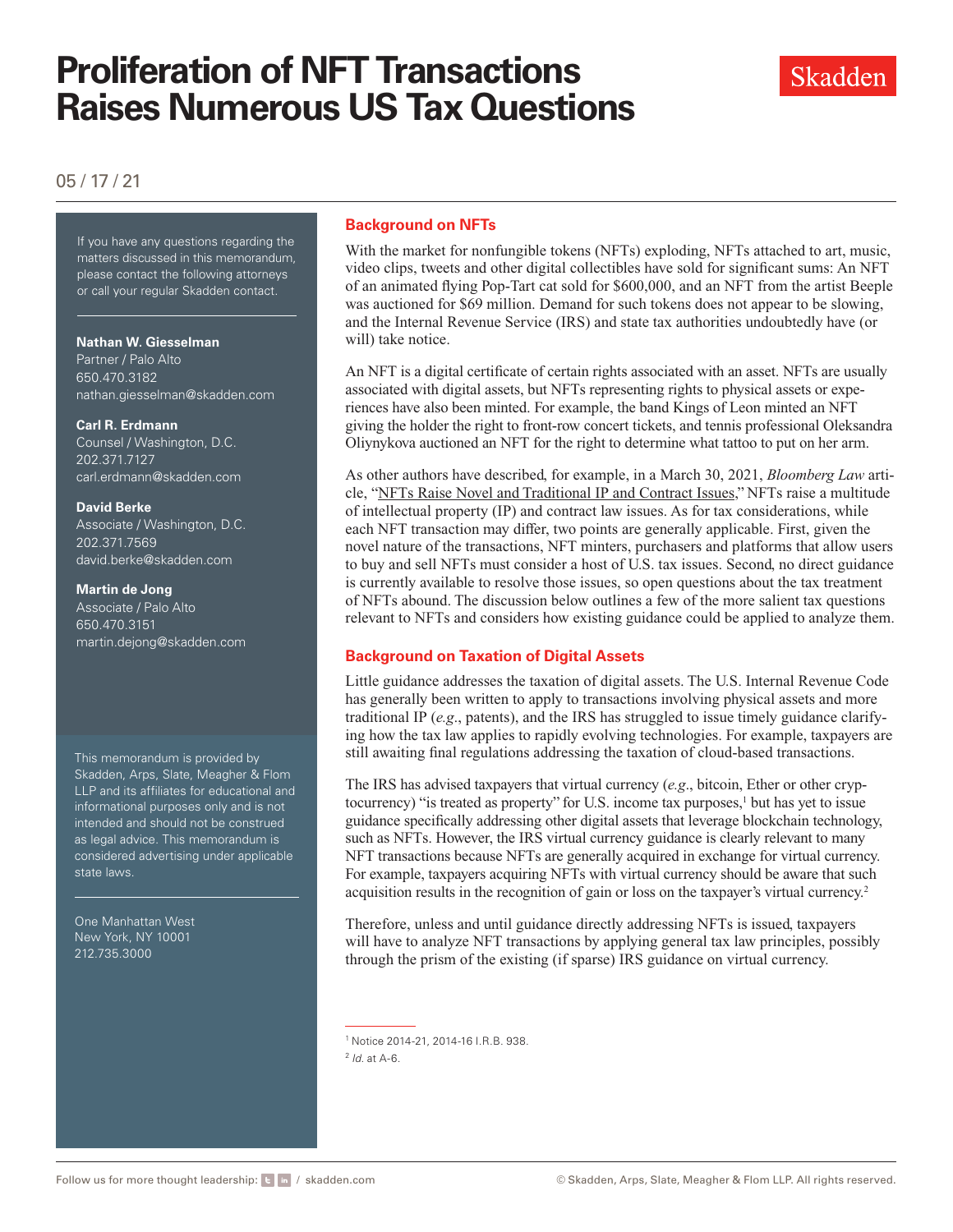### **How To Characterize NFTs and NFT Transactions**

As noted above, an NFT is essentially a digital certificate that entitles the holder to certain rights associated with an asset. Similar to the protocol with any other such certificate (*e.g*., a deed of ownership or a stock certificate), the underlying rights and asset should dictate how to tax transfers and ownership of the certificate.

NFTs are generally associated with digital assets, which are treated as IP or intangible property, for tax purposes. Under U.S. law, any article of IP includes a "bundle of rights," and the holder of such rights can transfer some or all of them. For example, the copyright holder of a work generally has the exclusive right to reproduce, prepare derivative works of, publicly perform and publicly display that work for a certain period of time. The holder could choose to transfer all of these rights to a single transferee or to transfer certain limited rights (*e.g*., the right to publicly display the work on certain platforms) to one or more transferees. Such rights can be transferred for the entire term or for a limited period, and can be transferred on either a nonexclusive or an exclusive basis. The scope of IP rights conveyed with an NFT can similarly vary widely.

For U.S. tax purposes, an important threshold question for a transfer of IP rights is whether the transfer constitutes a sale or a license. If the transfer is a sale, then the transferor can offset its amount realized on the sale by its basis in the IP rights. In other words, the taxable income on the transaction is limited to the transferor's gain in the property. If the IP rights were a capital asset to the transferor, then that gain on the sale is presumably eligible for long-term capital gains rates (in the case of individuals) if the rights were held for more than a year. If, instead, the transfer is treated as a license, then the transferor: (i) will generally recognize ordinary income (*i.e*., royalties on the license); and (ii) will not be able to directly offset its income from the license with its basis in the IP rights, though such basis will continue to be amortized over future years.

Whether a transfer of IP rights is treated as a sale or license for tax purposes generally depends on whether the transferor transfers all "substantial rights" it holds in the IP. Whether all substantial rights are transferred depends on the overall facts and circumstances; whether the transfer is formally labeled a "sale" or "license" is not controlling. The more rights that are transferred, the more likely that the transfer is properly treated as a sale. For example, where a transferor holds all rights to a copyright, an exclusive license of all those rights for the term of the copyright would generally be a sale for tax purposes. By contrast, a nonexclusive license of certain rights to that copyright (*e.g*., the right to publicly display the work) by that same trans-

feror would generally be a license for tax purposes. However, if the transferor only holds certain rights to the copyright in the first instance (*e.g*., the transferor only owns the right to publicly display the work), a subsequent transfer of all of those limited rights would likely be a sale for tax purposes, regardless of whether the transferred rights constitute a license for IP law purposes.3

As outlined in the [March 30, 2021,](https://www.skadden.com/-/media/files/publications/2021/05/proliferation-of-nft-transactions/ntfs-raise-novel-and-traditional-ip-and-contract-i.pdf) *Bloomberg Law* article referenced above, the IP rights associated with an NFT can vary from one NFT to another. In general, however, purchasing an NFT does not provide the purchaser with exclusive ownership of all IP rights in the associated work, and instead conveys a very limited license, often limited to display of the associated work for personal purposes. This can result in differing tax treatment for the "primary" and "secondary" transferors of the NFT.

- In the primary transfer of an NFT where the creator of/ copyright holder for the work associated with the NFT transfers the NFT to an initial transferee — the transferor will need to determine whether it has sold the work associated with the NFT or merely granted a license. Because, as noted above, an NFT usually does not provide exclusive ownership of all IP rights in the associated work, most primary NFT transfers are likely to be treated as licenses for tax purposes.
- The secondary transfer of an NFT where the NFT trades in the secondary market after that primary transfer — is likely to be treated as a sale. This is because in a secondary transfer, the transferor presumably transfers all of its limited rights in the associated work.

Put another way, because the secondary holder's rights associated with the NFT are likely to be limited in the first instance, that secondary holder is more likely to be transferring "substantially all" of its rights associated with the NFT. This is true regardless of whether the primary transfer is properly treated as a sale or license.

As described above, if the transfer of an NFT is treated as a sale, the transferor can generally offset its amount realized with its basis in the NFT. For such a sale, the tax consequences of any gain or loss will depend on several factors, including, in addition to the quantum and character considerations described above: (i) whether the transferor amortized any basis in the NFT and the underlying work (which would generally be subject to recapture at ordinary income rates); (ii) whether the transferor trades in NFTs as a mere hobby (which would limit the transferor's ability to deduct losses incurred in connection with NFT transfers);

<sup>3</sup> *Mylan Inc. v. Commissioner*, 111 T.C.M. (CCH) 1199 (2016); *MacDonald v. Commissioner*, 55 T.C. 840 (1971).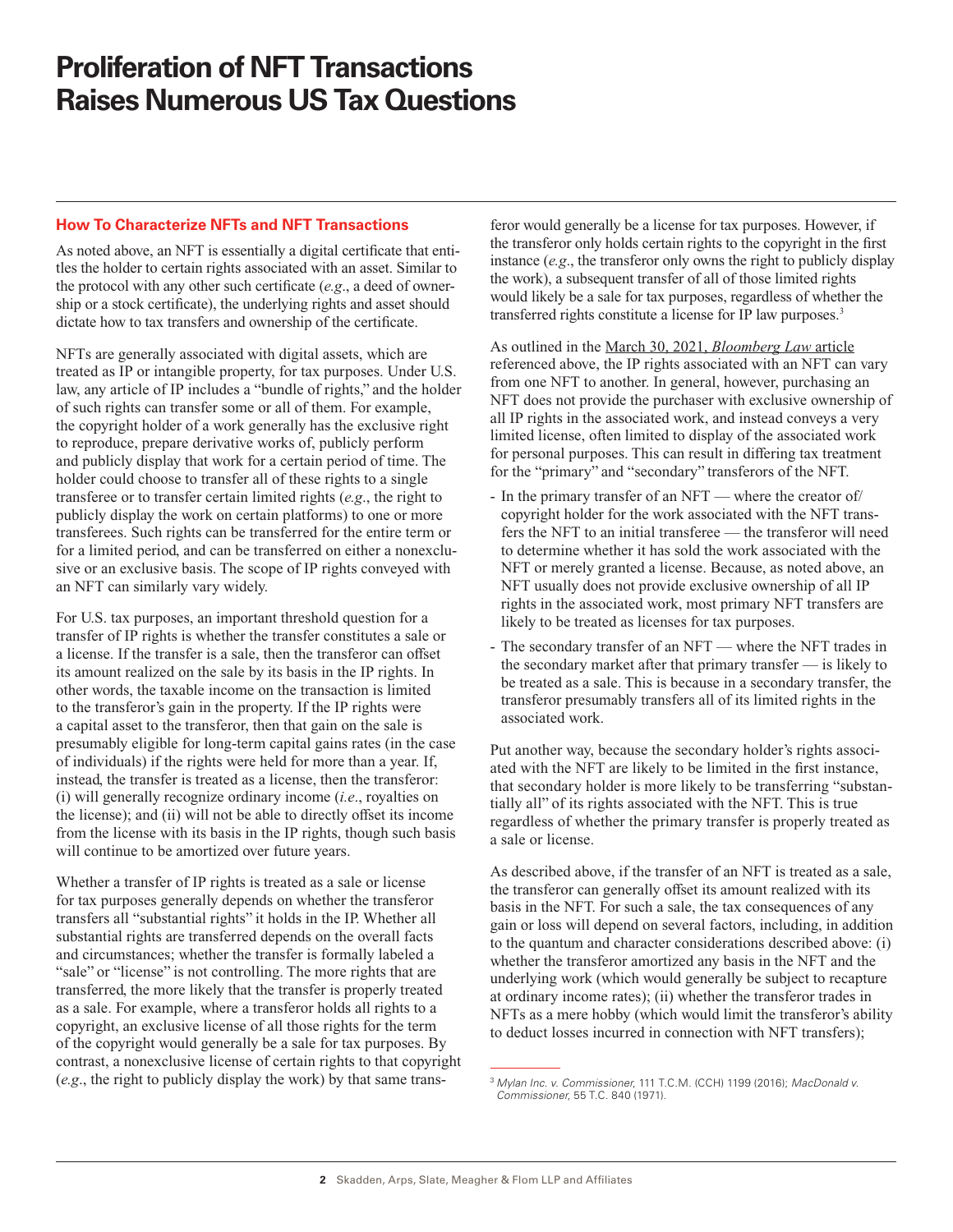and (iii) whether the NFT is properly treated as a collectible (for which gains are generally subject to higher rates than they are in normal capital asset transactions).

If the transfer of an NFT is treated as a license, the transferor generally recognizes ordinary income, as noted above, but must consider a number of other tax consequences. In particular, any payment for the NFT would generally be treated as a royalty for tax purposes, which may raise sourcing questions and may require a U.S. transferee to withhold on the payment if the transferor does not certify itself as a U.S. taxpayer.

Holders of NFTs will have to carefully consider the terms of their NFT transactions to properly determine and report the resulting tax consequences.

## **How To Treat Costs Incurred in Creating an NFT**

Creators of NFTs will need to determine how to treat costs incurred in developing and marketing their NFTs. If a creator makes NFTs as part of a trade or business, it can generally deduct or capitalize costs for tax purposes. A taxpayer usually prefers to deduct rather than capitalize costs, as a deduction reduces the taxpayer's tax liability for the current year while a capitalized cost is recouped over time. Subject to certain exceptions, the tax law generally requires that costs incurred in creating or enhancing a separate and distinct asset with a useful life beyond the current taxable year must be capitalized. Capitalized costs are part of an asset's basis, and can be recovered upon a sale of the asset or, in circumstances where the asset has an identifiable useful life, by amortizing the costs over the asset's useful life.

When considering the tax consequences of creating NFTs, creators will thus need to consider whether they are in a trade or business of creating NFTs (a factually intensive question), and if so, whether to deduct or capitalize costs incurred in creating NFTs.

Large-scale enterprises that seek to monetize existing IP via NFTs (*e.g*., professional sports leagues or entertainment enterprises) will need to assess how to best structure their NFT arrangements for tax purposes. For example, such enterprises must consider how to contractually integrate their existing IP into their NFT business and how to draft the terms of their NFT agreements to ensure an efficient tax result. Additionally, such enterprises must determine how to account for an array of costs that were incurred in acquiring, developing and marketing the relevant IP long before the enterprise contemplated monetizing such IP via NFTs. In many cases, potentially all of the underlying costs will have previously been claimed as deductions, while, going forward, a portion of such costs might more properly be capitalized or deferred to offset

potential NFT income streams. Smaller-scale creators of NFTs will have to quickly familiarize themselves with the tax rules applicable to creators and marketers of IP.

## **How To Report NFT Transactions**

The IRS has demonstrated that it is highly focused on tax compliance and reporting for digital asset transactions. The agency's efforts have included a wide-reaching campaign in which the IRS issued letters to thousands of taxpayers for potential failures to report virtual currency transactions, as well as broad demands for virtual currency exchanges to provide user information.

Most recently, the IRS added the following question to the first page of the Form 1040 (U.S. Individual Income Tax Return) for 2020: "At any time during 2020, did you receive, sell, send, exchange, or otherwise acquire any financial interest in any virtual currency?" As noted above, most NFT transactions to date have been effected in virtual currency. Individual taxpayers that exchange NFTs for virtual currency should be prepared to check "yes" to this question and report the tax consequences of such transfers on their 1040s.<sup>4</sup> Individual taxpayers that exchange NFTs for fiat currency will have to consider whether an NFT could itself be considered "virtual currency" for purposes of the 1040 question. Also, the IRS may expand the scope of this question in future filings to specifically encompass other digital asset transactions, such as NFTs.

In April 2021 testimony to the Senate Finance Committee, IRS Commissioner Charles Rettig stated that the IRS is prioritizing new rules for information reporting on virtual currency transactions. To date, marketplaces that effect transfers of virtual currency have operated without clear guidance. Any marketplace that effects transfers of NFTs must consider whether it is obligated to report NFT transactions to the IRS and what documentation it will need from users to satisfy such reporting obligations (*e.g*., an IRS Form W-8 or W-9).

## **State and Local Tax Considerations**

State and local tax authorities have issued even less guidance than the IRS has regarding the taxation of digital assets. Additionally, tax laws differ across states and localities. NFT stakeholders will therefore have to navigate a maze of questions in determining how to characterize and report NFT transactions for state and local tax purposes.

<sup>&</sup>lt;sup>4</sup> Under current IRS guidance, the original acquisition of that virtual currency may not have been reportable if that virtual currency was acquired for fiat currency. *See [Frequently Asked Questions on Virtual Currency Transactions](https://www.irs.gov/individuals/international-taxpayers/frequently-asked-questions-on-virtual-currency-transactions)*, A-5, IRS.gov (visited April 11, 2021).